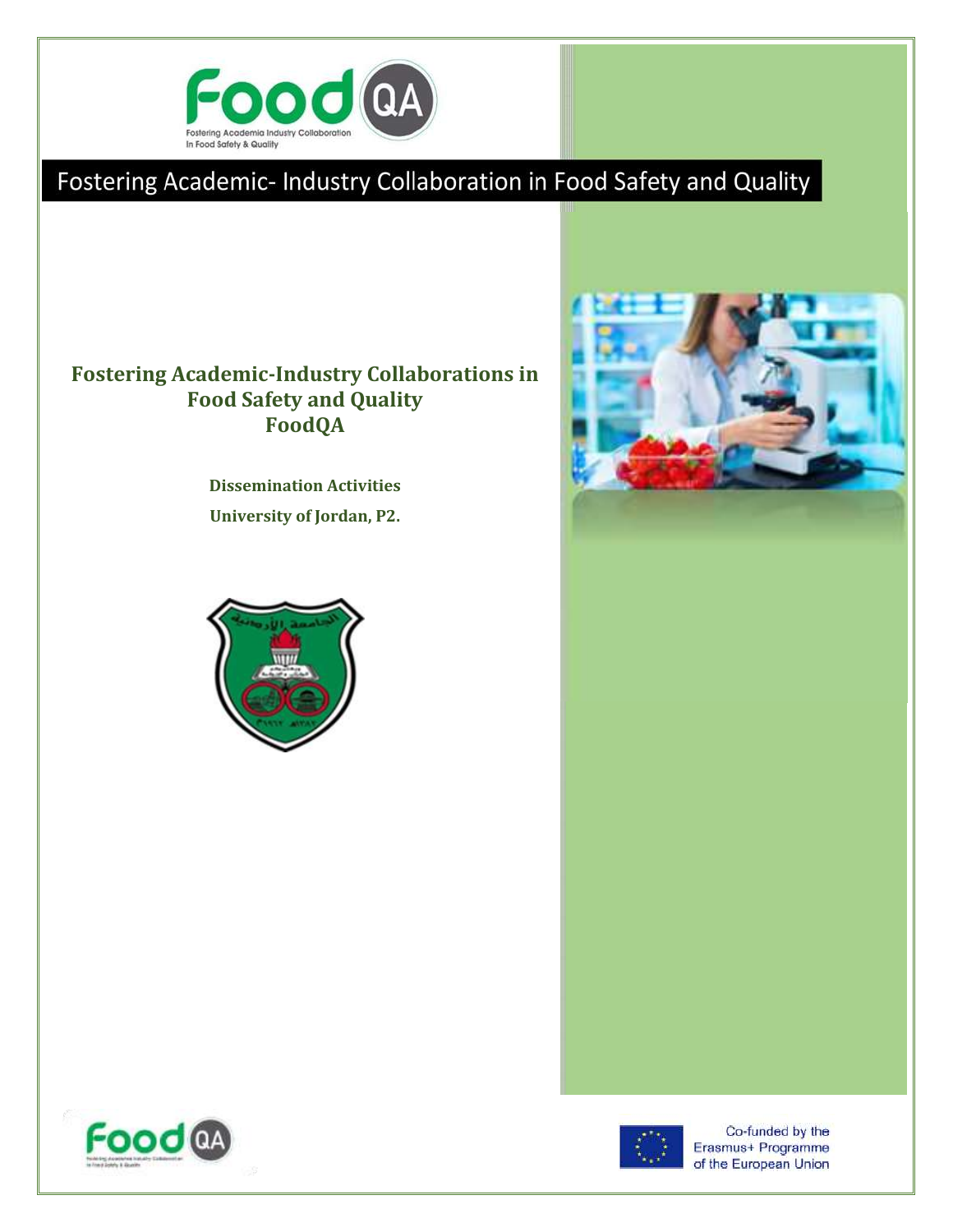## **Training Workshop on Project writing and Management (Erasmus+) The University of Jordan, November 19, 2017:**

**A training workshop for writing and management of European Funded projects (Erasmus+ projects including FOODQA) was held on November 19th, 2017 at the conference room of Prince Hussein College for the International Studies, organized by the Accreditation and Quality Assurance Center in coordination with Prof. Ahmed Al-Salaymeh. Erasmus+ projects coordinator at the University of Jordan.** 

**This workshop aimed at training and improving skills of writing and managing European projects (Erasmus+) for (40) participants from different faculties at UJ.**



Training Workshop on Project writing and Management European Projects (Erasmus +)



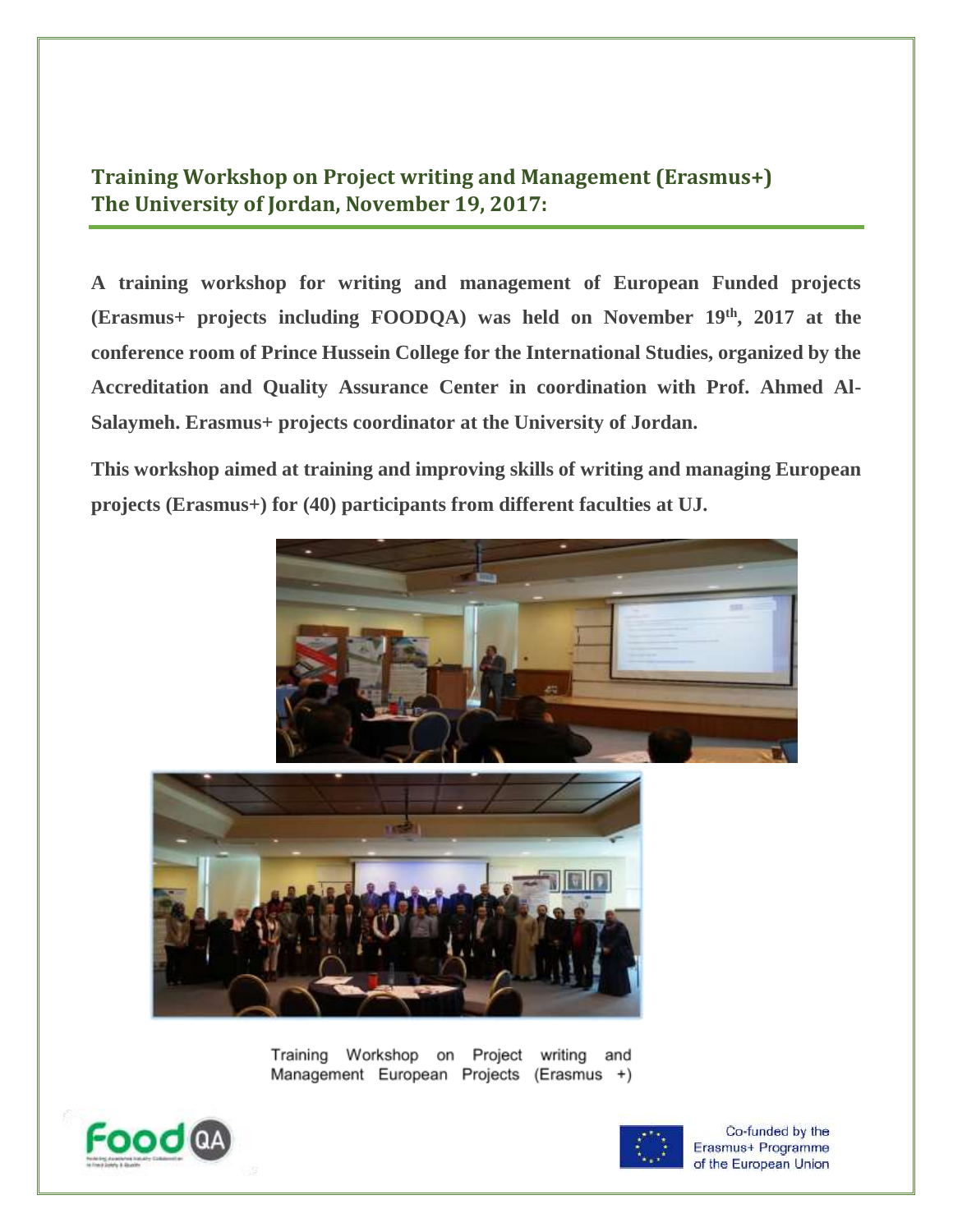**FoodQA Dissemination during the 1st International Conference on "Mechanical Engineering Sciences and Applications" at Al-Tafilah Technical University in October 10th, 2017**

**The Faculty of Engineering at Tafilah Technical University had organized its international refereed conference titled "Mechanical Engineering and Its Applications" under the patronage of the President of the University Prof. Dr. Shteiwi Al-Abbadi and in the presence of the Vice President for Academic Affairs and the vice president for administrative and Financial affairs along with a crowd of students and interested participants.**







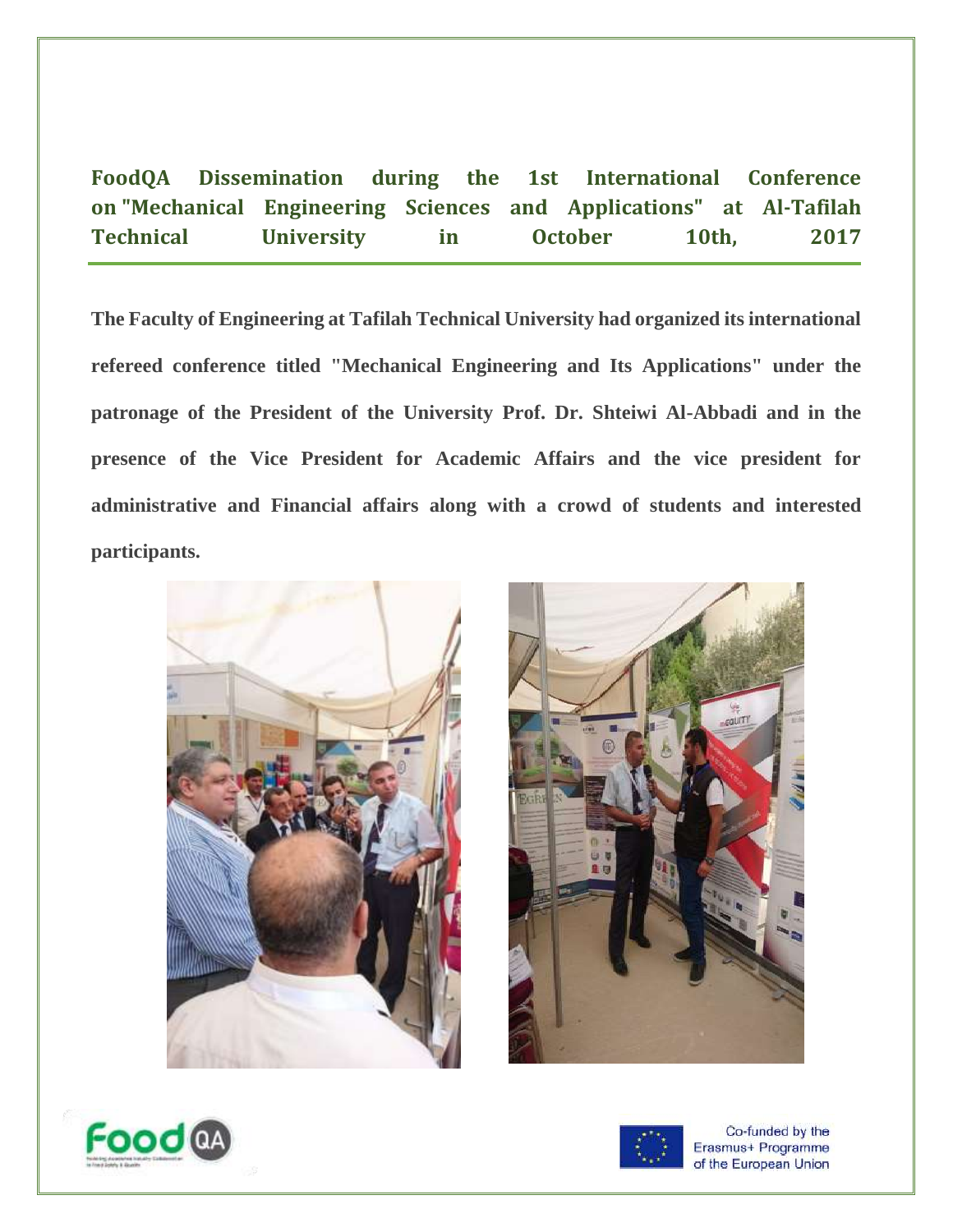## **Dissemination during the Fourth Conference on Applied Electrical Engineering and Computing Technologies (AEECT) at the University of Jordan**

October 11th to 13th, 2017.

**AEECT 2017 is a listed IEEE conference and is the fourth of a series of conferences organized by the IEEE – Jordan Section. Hosted by the University of Jordan. It provided a unique forum to discuss practical approaches and state of the art findings pertinent to applied electrical engineering and computing technologies.**





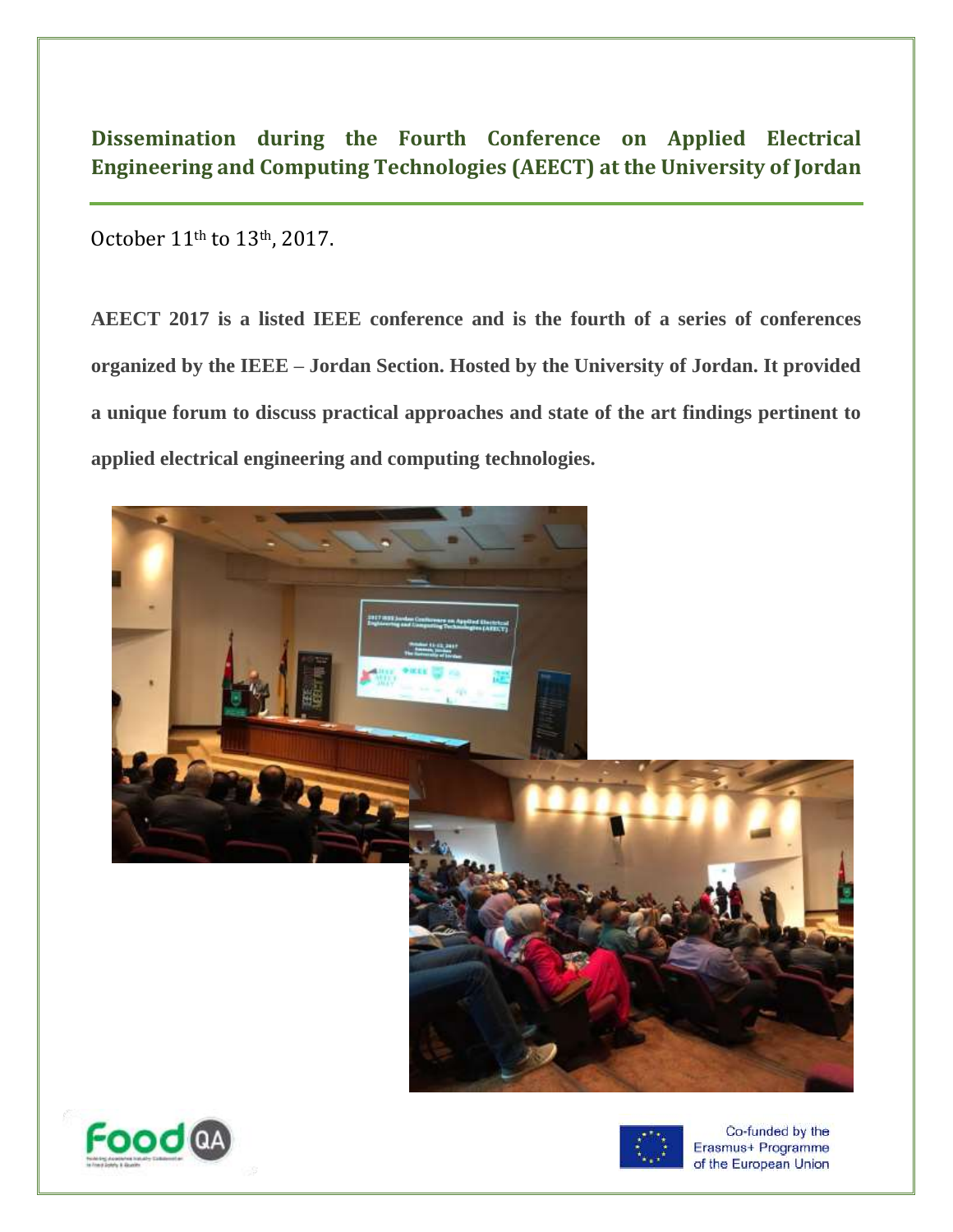**Dissemination for FOODQA Project during the 6th Global Conference on Renewables and Energy Efficiency for Desert Regions (GCREEDER 2018)**



**A dissemination session for FOODQA project was conducted during the 6th Global Conference on Renewable Energy and Energy Efficiency for Desert Regions (GCREEDER 2018) which was held at the University of Jordan during the period from April 3-5, 2018 under the patronage of HRH Prince Hamzeh Ibn ALHussein.**





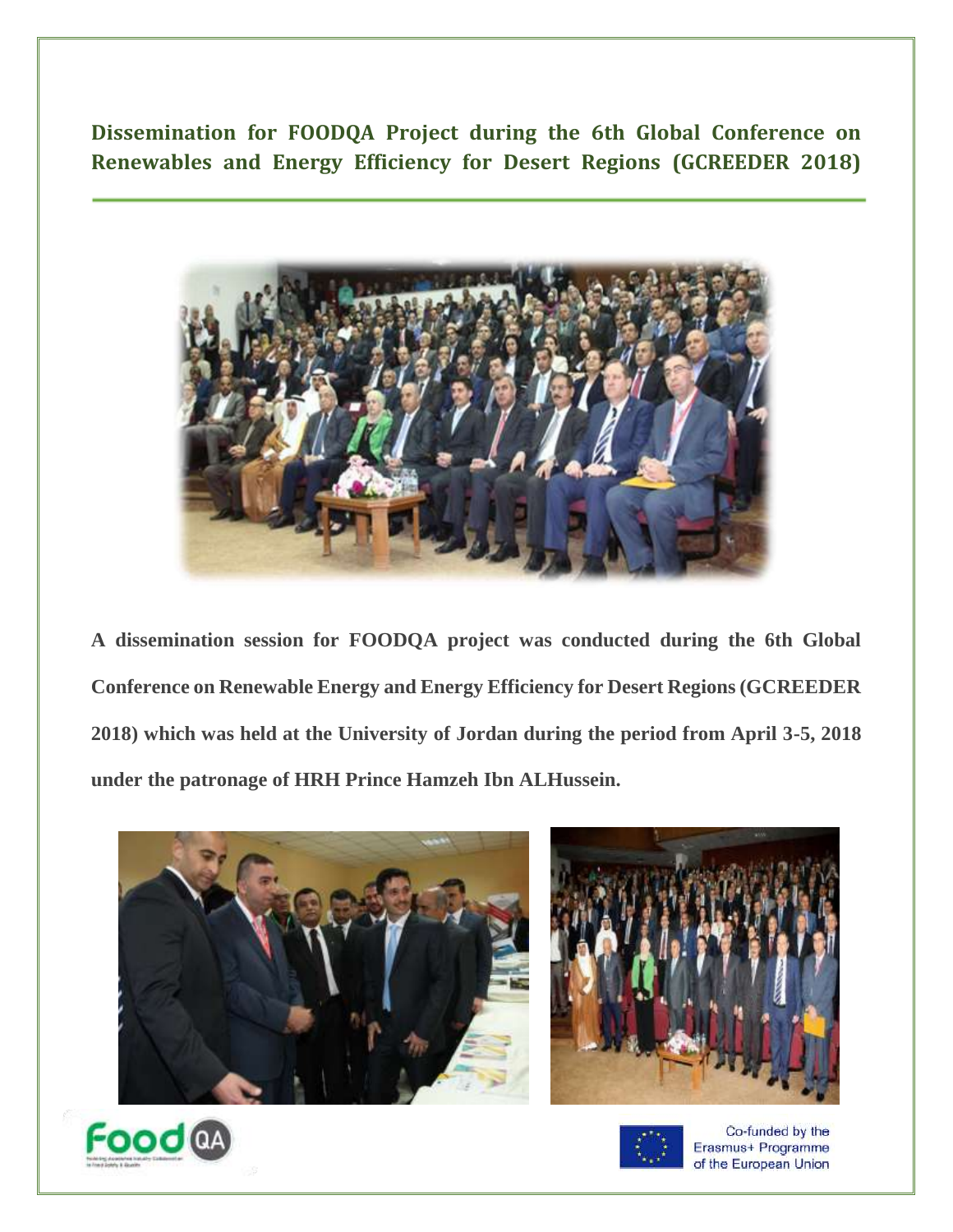#### **GCREEDER Exhibition -FOODQA Booth:**

**FOODQA Jo-Partners had the opportunity to disseminate information about FOODQA project, through GCREEDER 2018- EU Projects dedicated booths.**

**The Conference's exhibition was honored to be patronized and opened by HRH Prince Hamzah bin Al-Hussein. He graciously took time to visit the Erasmus+ projects booths (Including FOODQA).**



A booth for FOODQA project with Roll up and brochures was in the exhibition hall of the GCREEDER 2018





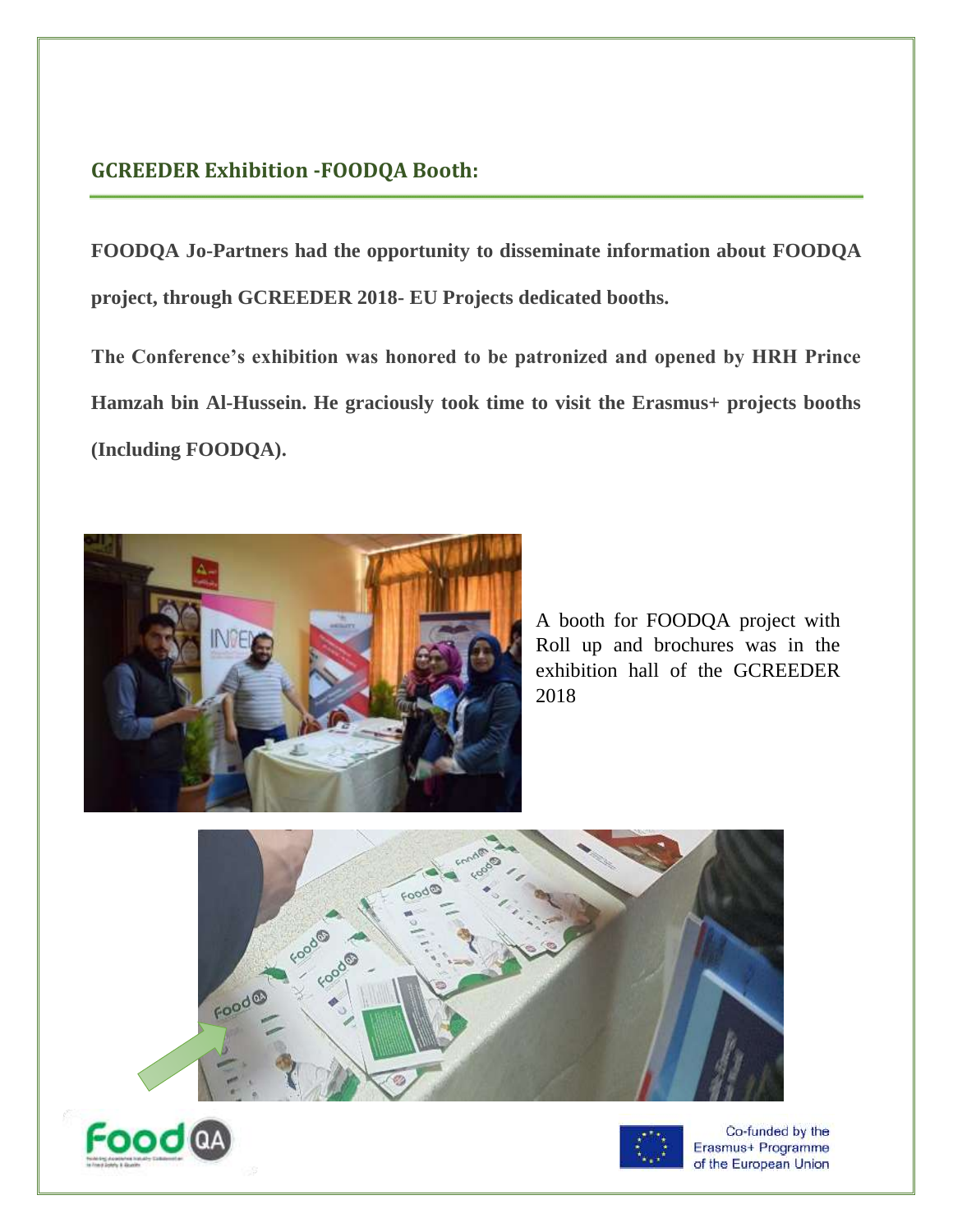**Under the patronage of the Director National Erasmus+ Office-Jordan, Prof. Ahmed Abu El-Haija; a dissemination session for Erasmus+ Funded projects was conducted in conference's day two.**

**The session was started by welcoming speech from Prof. Ahmed Al-Salaymeh-Erasmus+ Projects Coordinator at UJ, extended his grateful and thankful for the audience's time and interest. Followed by a presentation on "EU Funded Projects and Their Impact on Higher Education in Jordan" delivered by Prof. Ahmed Abu El-Haija.**

**The session was attended by representatives of all Jordanian partner universities; UJ, JUST, JU, BAU, MONOJO, JFDA and Mutah, in addition to the invited guests, students, academic staff and stakeholders.**



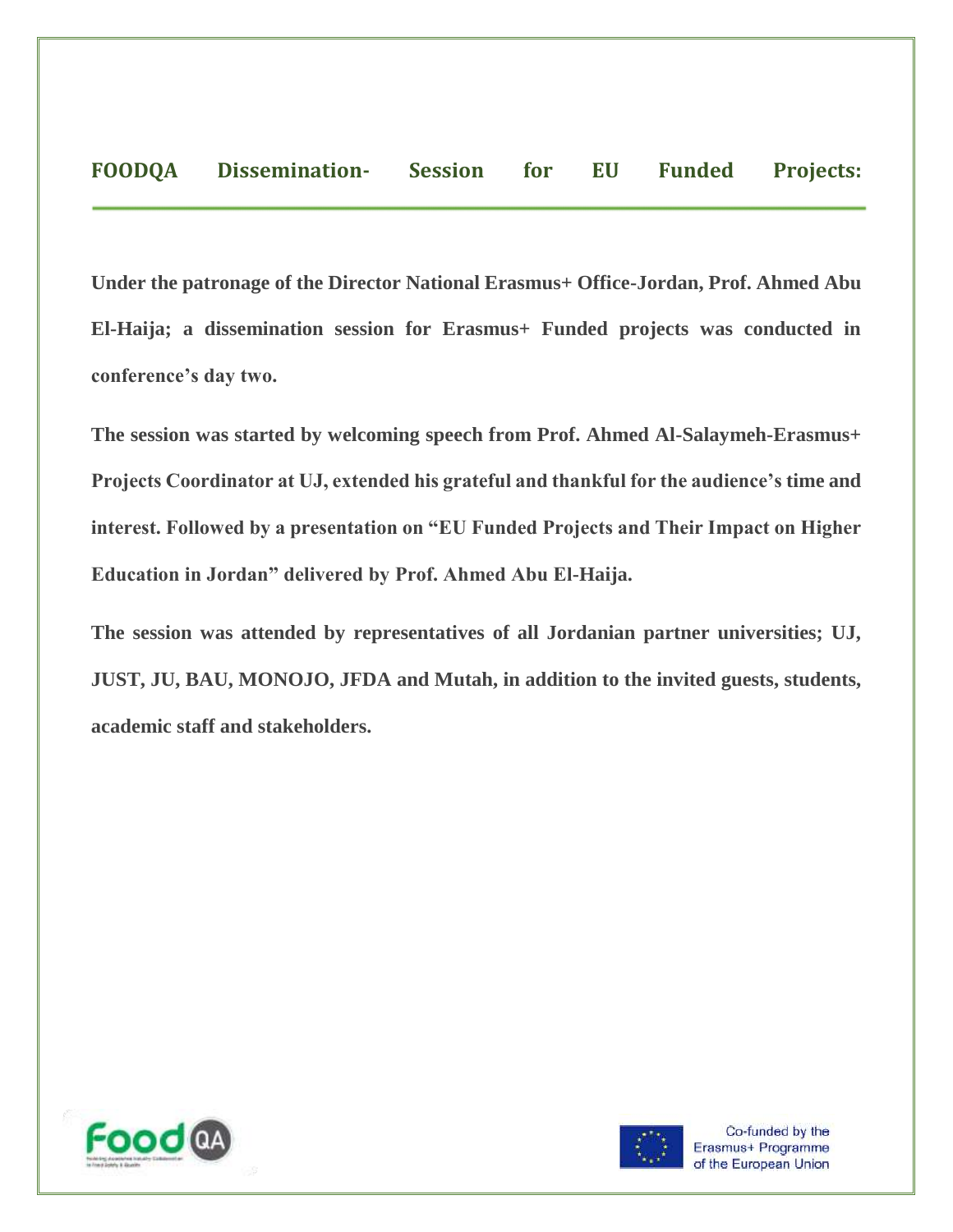**A Dissemination and Implementation lecture for FOODQA Project was delivered by Prof.** 

**Anas Al-Nabulsi-JUST in April 4, 2018**

|                 | Session 7-A<br><b>Multiple EU Funded Projects Workshop (II)</b>                                                                     |
|-----------------|-------------------------------------------------------------------------------------------------------------------------------------|
|                 | Chairman: Prof. Fahmi Abu Alrub<br>Rapporteur: Eng. Fedaa Al-Qasem                                                                  |
|                 | <b>EGREEN</b><br><b>DES RE</b><br>INGEI                                                                                             |
|                 | Food M                                                                                                                              |
| Time            | Activity                                                                                                                            |
| 16:00-16:15     | Dissemination and Implementation Lecture for "CCSAFS"<br>Dr. Ibraheem Al-Tahat, (Jerash University, Jordan)                         |
| $16:15 - 16:30$ | Dissemination and Implementation Lecture for "ENEPLAN"<br>Dr. Ali Al-Magousi, (University of Petra, Jordan)                         |
| $16:30 - 16:45$ | Dissemination and Implementation Lecture for "mEQUITY"<br>Prof. Mohammad Hawa, (UJ, Jordan), and Dr. Jazz Rasool (Ravensbourne, UK) |
| $16:45 - 17:00$ | Dissemination and Implementation Lecture for "DESIRE"<br>Prof. Ala'aldeen Al-Halhouli (GJU, Jordan)                                 |
| 17:00-17:15     | Dissemination and Implementation Lecture for "FoodQA"<br>Prof. A<br>Il-Nabulsi (JUST, Jordan)                                       |
| 17:15-17:30     | Dist<br>on and Implementation Lecture for "HEBA"<br>oriella Calderari (UNIROMA1, Italy), and Dr. Osama Ayadi (UJ, Jordan)           |
| 17:30-17        | . isemination and Implementation Lecture for "SEM-SEM"<br>Prof. Omer Maaitah (MUTAH, Jordan), and Dr. Amr Elbanhawy (Egypt)         |